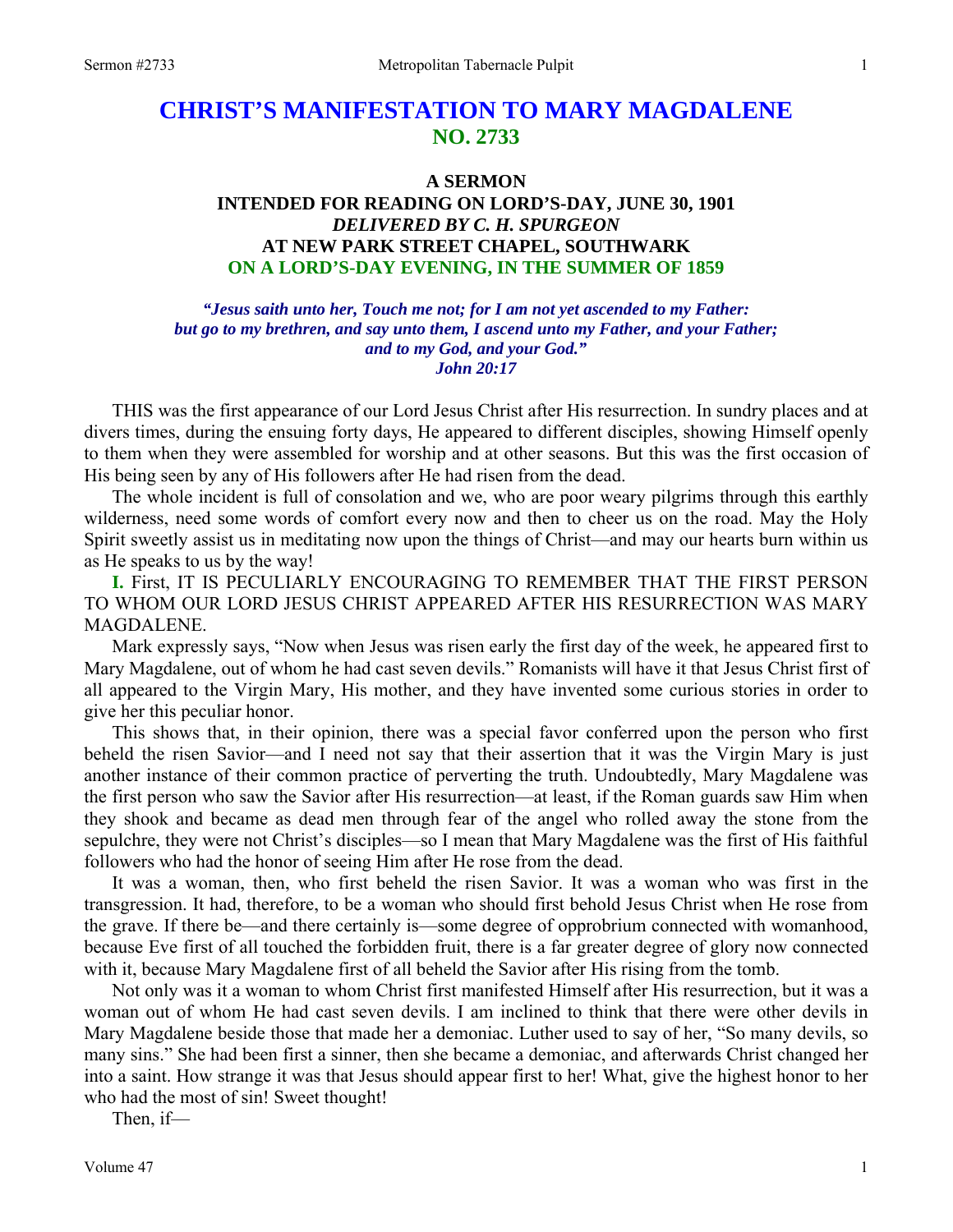### *"I, the chief of sinners, am,"—*

if I have an interest in the blood of Christ, there is no reason why I should not climb to the greatest heights of fellowship and enjoy the best of the good things which the Lord has prepared for them that love Him.

 When Jesus takes a sinner to Himself, his pardon is so complete—so totally does God, for Christ's sake, overlook all previous sins—that, although he may not be as great a saint as the very chief of the apostles, who did most grievously rebel, so that he only obtained mercy because he did it ignorantly in unbelief, he may be the most highly-favored of the servants of the Lord and may have very special revelations made to him.

 The experience of Mary Magdalene should be a great source of comfort to you who, after years of sin, have lately found the Savior. Think not that those years that you spent in folly, though they must always make you weep, will be the means of robbing you of fellowship with Him. Oh, no! He will restore to you the years that the locusts have eaten and He will not take away from you the pleasure of enjoying the bliss of God on earth—and certainly He will not diminish your glorious happiness when you shall stand before His throne above.

 In thinking over this subject, I have come to the conclusion that Mary Magdalene was selected to see Christ first because she loved Him most. John loved Jesus much, but Mary loved Him more. John looked into the empty sepulchre and then went away home. But Mary stood there and wept until her risen Lord appeared to her.

 Love, you know, is a keen-eyed grace. People usually say that love is blind. In one sense, the saying is true, but in another sense there never were such good eyes anywhere as those which love carries in her head. Love will look for Jesus and discover Him where none else can. If I set the unloving to read a chapter in the Bible, they will find no Savior there.

 But if I ask the gracious Robert Hawker to read that same portion of Scripture, he finds in it the name of Jesus from beginning to end. If I beg one who is simply a critical scholar to study a Psalm, he sees no Messiah there—but if I set an enthusiastic lover of the Savior to read it, he sees Him, if not in every verse, still here and there he has glimpses of His glory.

 If you want to see Jesus and to have sweet revelations of His glory, you must love Him. I must add to that remark, that you must weep for Him much, you must seek Him diligently, seek Him in the darkness and the twilight, seek Him when the sun has risen, seek Him at the sepulchre before the stone is rolled away—you must seek Him when you behold that the stone is gone, you must seek Him in the hollow tomb, you must seek Him in the garden, you must seek Him in life, you must seek Him in death, and then—the more diligent you are in seeking, the greater is the probability that Christ will manifest Himself to you and that you shall rejoice in finding Him.

 Mary Magdalene was one of those who went forth bearing precious seed. She went forth weeping, but she returned to the disciples rejoicing, bringing her sheaves with her, for she had a joyous message for them. She had sown in tears when she went to seek her Lord, but she wept with joy when she found Him in the garden. Happy was that woman who found Jesus and who believed—truly she might rejoice in Him, for she was highly favored among women.

 You see, then, that there is much sweetness, far more than I can tell you, in the thought that Mary Magdalene was the first person who was chosen to see the Lord Jesus Christ after His resurrection.

**II.** Secondly, we will notice SOME REASONS FOR THE PROHIBITION GIVEN IN THE TEXT.

 Why was it that Jesus said to Mary, "Touch me not"? And why was it that He gave this very strange reason for the prohibition, "for I am not yet ascended to my Father"?

 There seems to me to be great comfort in this message. I know it has comforted me, so I think I understand it aright. When Mary Magdalene had recognized her risen Redeemer and had called Him, "Rabboni, that is to say, Master," her next impulse was to cast herself upon Him and embrace Him. But Jesus said to her, "No; embrace me not"—for that is the real meaning of the word—"I have something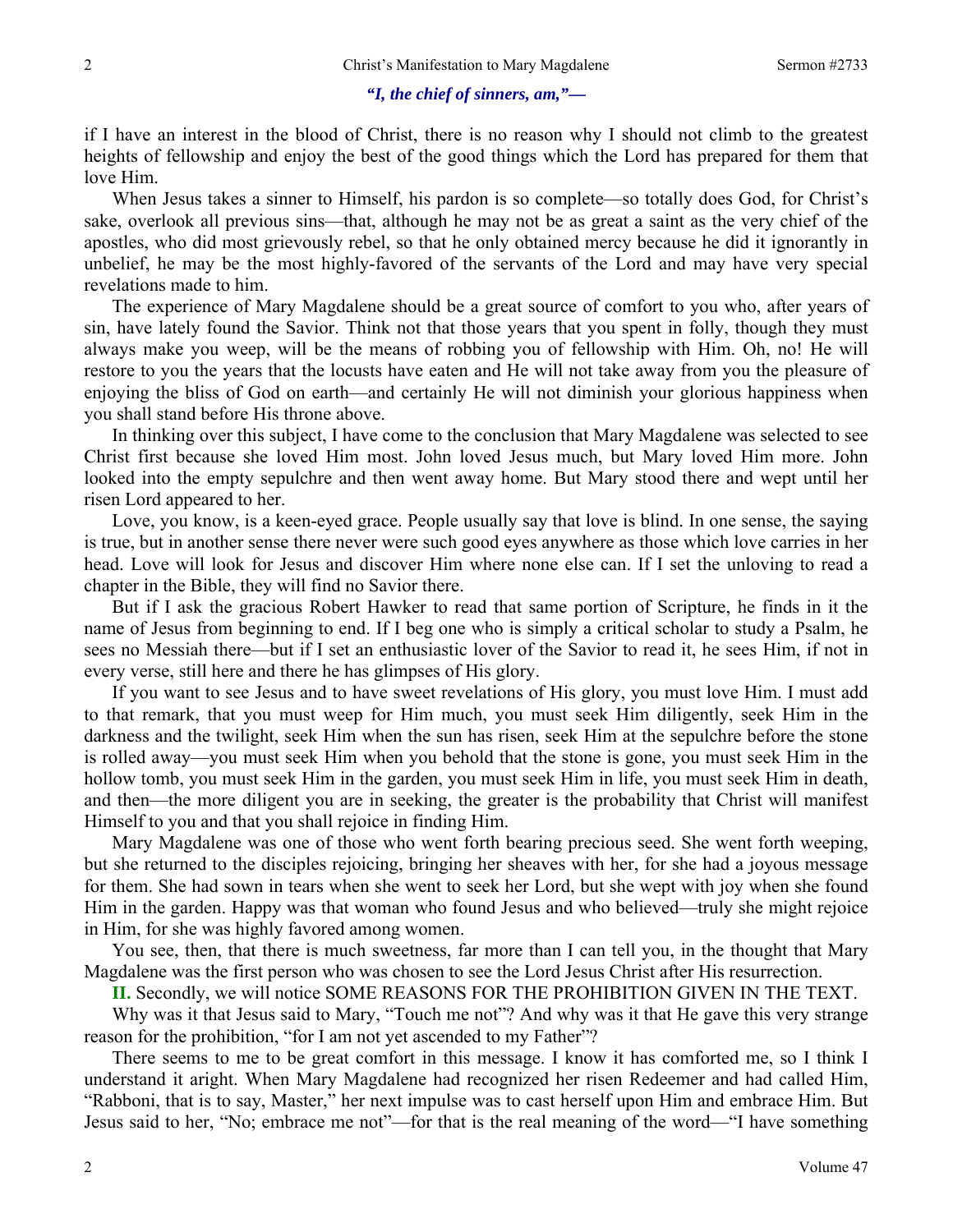for you to do for Me, so I cannot allow you to stop to manifest your affection. There will be plenty of time to do that another day. I want to send you to My disciples at once with a message—therefore, cling not to Me. The strengthening of my disciples is preferable even to the embracing of your Lord. Cling not to Me, for I am not yet ascended."

 It strikes me that Mary was half afraid that her Master would go away directly, and she thought, "That is my Master, for I know His voice, but I fear that He will vanish—the Spirit of God will take Him away." She thought concerning Christ just as Obadiah did concerning Elijah. When Obadiah found the prophet, Elijah said to him, "Go, tell thy lord, Behold, Elijah is here."

 "And he said, What have I sinned, that thou wouldest deliver thy servant into the hands of Ahab, to slay me? As the LORD thy God liveth, there is no nation or kingdom, whither my lord hath not sent to seek thee: and when they said, He is not there; he took an oath of the kingdom and nation, that they found thee not. And now thou sayest, Go, tell thy lord, Behold, Elijah is here. And it shall come to pass, as soon as I am gone from thee, that the Spirit of the LORD shall carry thee whither I know not; and so when I come and tell Ahab, and he cannot find thee, he shall slay me."

 Obadiah expected that Elijah would be spirited away—and Mary thought the same concerning Christ. So she said to herself, "I will hold Him fast. This may be my only opportunity, so I will not let Him go." But Jesus said, "I am not going away. I shall be here a little while longer, there will be time enough for embraces yet. The first thing I want you to do is to go to my disciples and tell them that I have risen from the grave, and that I am about to ascend to heaven."

 If you ask, "Why did Jesus speak thus to Mary Magdalene?" I think it is not difficult to explain the reason. Let me suppose that one of you has said, "I will have an hour for quiet meditation. I will cast myself upon my knees, I will open the Word of God—I will seek the Spirit to rest upon me and I will hope that I shall be able to see Jesus, and to clasp Him in my arms."

 Just as you have formed this resolve, a friend calls and says that he has an important engagement for you to fulfill. Perhaps he wants you to attend a prayer meeting, or to visit the sick, or to see some inquirer, or to do something for the Lord's cause, and you say, "There now, I expected to have had this evening for contemplation. Oh, I wish I had not so much to do with the church, for it robs me of my quiet hours! I love those sweet seasons of retirement when I can embrace the Savior and clasp Him to my heart. Why is it that I am to go out and feed the flock, and not find time for fellowship and communion so long and frequent as I desire?"

 Whenever you feel inclined to talk like that, think that you hear your Master saying to you, "Embrace Me not. There will be time in heaven for that. Go you to my brethren and carry to them some words of consolation, for while it is sweet for you to embrace Me, it is sweeter to Me for you to go and embrace My poor brother and show him the way into My kingdom."

 God forbid that we should say one word against the high joys of contemplation! It is a blessed employment, but sometimes, work is better than worship—or rather, work is worship in its best form. Sometimes, it is a higher service to go to see the sick than to be at home on your knees. Sometimes, it is a more devout way of serving God to be busy for the church, even in what seems to be temporal matters, than to be seated at home, like Mary of old, at the feet of the Savior, listening to His words, but doing nothing for His cause.

 I believe Martha is at times a great deal more than Mary. If Mary had always sat at the Savior's feet, she would have deserved no commendation. It was well that she sat there then, for it was a proper occasion, but if she had always sat there and left Martha to attend to the serving alone, then it would have been an abuse of her privileges.

 There are times when the Master must say, "Embrace me not; but go to my brethren, and tell them that I ascend to my Father, and your Father; and to my God, and your God."

**III.** Now, having noticed these two portions of our text, which I think are full of comfort—if not to you, they certainly have been to me—I will now endeavor to dilate upon THE MESSAGE OF OUR LORD TO MARY MAGDALENE.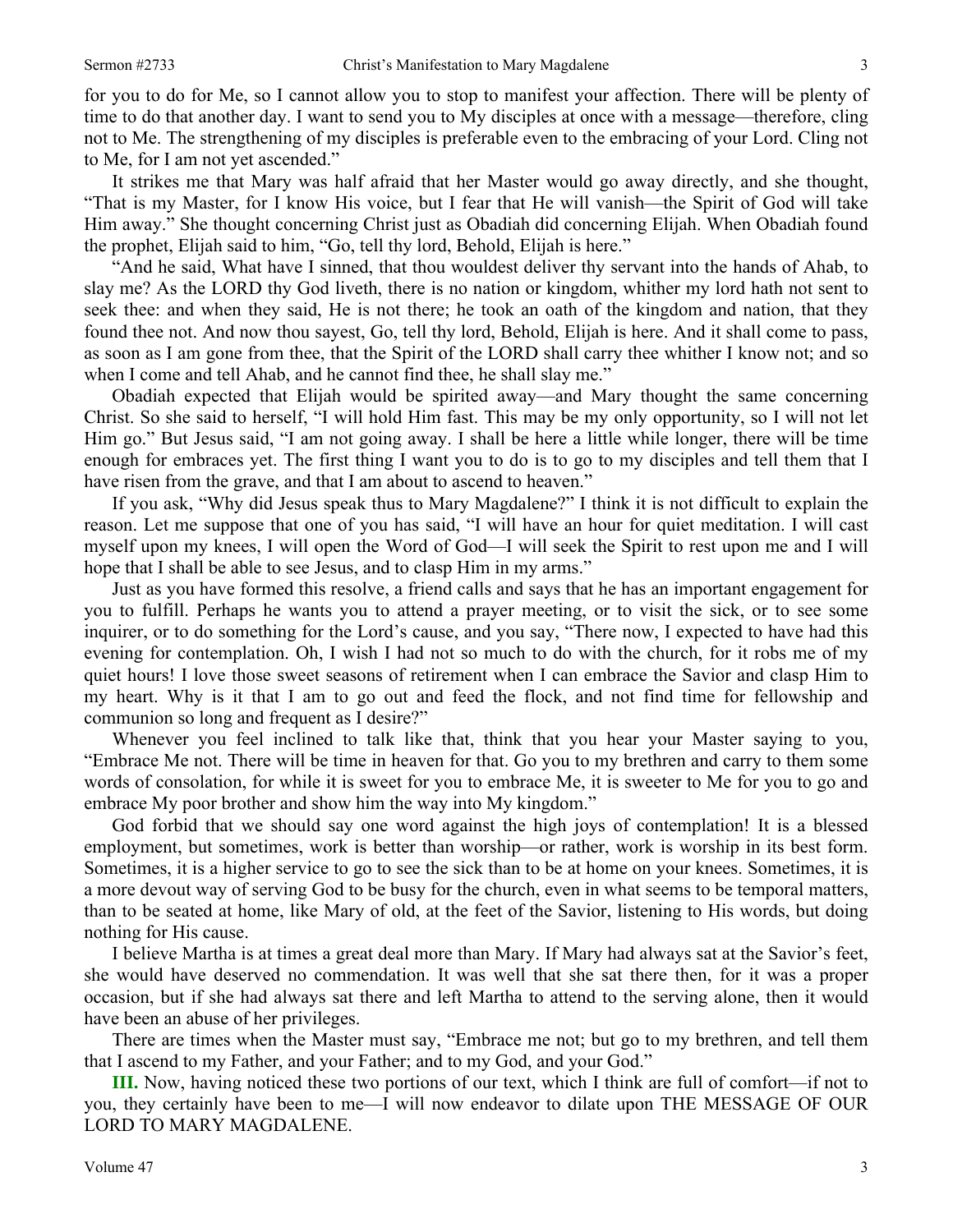Jesus said to her, "Go to my brethren." It is a remarkable fact that, *the higher Jesus Christ gets in glory, the more sweet are His expressions of love.* You know that, before His death, He said to His disciples, *"*Henceforth I call you not servants; for the servant knoweth not what his lord doeth: but I have called you friends; for all things that I have heard of my Father I have made known unto you."

 Yet now that He had risen from the dead, He called them by a still higher name. Possibly some of them thought, "If He should rise from the dead, He will be ashamed of us poor fishermen. He called us 'friends' when He was in His poverty—will He not return to that word 'servants' when He rises in majesty from the tomb?" No, when He had risen in dignity, it was just the reverse. The higher His dignity, the lower His condescension. "Go to my *brethren."* 

There is another thing to be noted about that sweet word "brethren" as Christ then used it, for His disciples were never in a more sinful condition than they were at that time, or rather, they had never so grossly sinned as they had done a little before the Savior's resurrection. They were with Him every day—they were, all of them, in a measure faithful, and never forsook their Master, and never denied Him—till He came to die.

 Yet, all the time they were true and faithful, He called them friends. You would have thought that, when three of them slept in the garden during His awful agony, when all forsook Him and fled, and when especially Peter denied Him, the Savior would have said, "I called you friends when you were faithful, I will now see whether I can stretch a point, even to call you servants."

 But we see that the blacker was their sin, the stronger was His love—the more defiled they were, the more sweetly did He talk to them. He said to them, in deeds though not in words, "Henceforth*,* I call you not friends, for a mere friend is no relation, but I call you brethren, for My Father is your Father, and My God is your God."

 Carry those two sweet thoughts away with you, for sweet indeed they will be to you if the Holy Spirit shall teach you the full meaning of them—that the higher the Savior gets, the more free is He in the expression of His love. And that other thought, that the farther the disciples ran away from their Master, the more lovingly did He call them back again.

 This is marvelous and strange, but it is nevertheless true—who cannot derive comfort from such thoughts as these? I know, you feeble followers of Jesus, you have sometimes thought that He loved His people when He was on earth, but that now He reigns exalted on high, He has forgotten such of them as you are, but be you assured that, inasmuch as He has reached the summit of His glory, He does now manifest the summit of His love. The more He is exalted, the more does He manifest Himself.

 Possibly, some of you are thinking that you have so greatly sinned that you cannot expect Him to love you. If so, you can appropriate this thought that *the sweetest promises in the Bible are for the very people who deserve them the least*. There are promises for those who follow close to their Savior, and very sweet ones, too, but some of the most tender promises in the Word of God are for those who have wandered furthest away from Him.

 Take, for instance, this gracious message*,* "Return, thou backsliding Israel, saith the LORD; and I will not cause mine anger to fall upon you: for I am merciful, saith the LORD, and I will not keep anger for ever. Only acknowledge thine iniquity, that thou hast transgressed against the LORD thy God, and hast scattered thy ways to the strangers under every green tree, and ye have not obeyed my voice, saith the LORD. Turn, O backsliding children, saith the LORD; for I am married unto you: and I will take you one of a city, and two of a family, and I will bring you to Zion."

 Blessed Jesus, when we should have thought that our sins would cause You to speak most harshly against us, we find that You have the softest words for those who have most erred—that our sins, which must make You angry—seem also to make You invite us back again with sweeter words than You use to those who have not grieved You as much as we have done.

 Note again, *every time our Lord Jesus Christ says anything to His brethren, it is something that requires faith on their part.* Why did He not say, "Go and tell my brethren that I have risen from the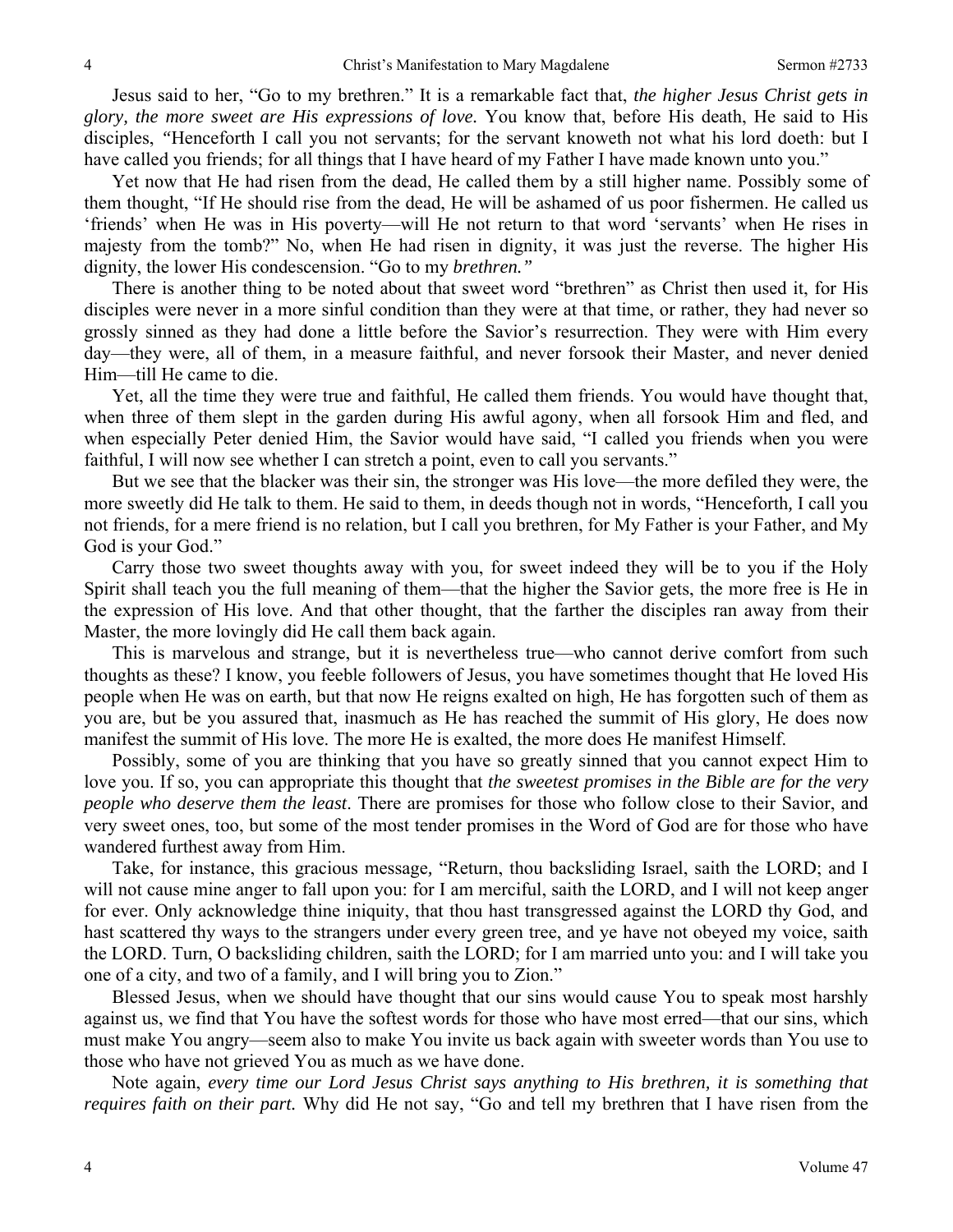"No," says He, "I will make large drafts upon my people's faith. Go and tell them that I am about to ascend to my Father—that is something great for them to believe." Do you know, Christian friends, that the more you have of the manifest presence of Christ, the more faith you require? Have you not often asked to have a promise brought home to your heart by the special influences of the Spirit? Now, recollect, the more promises you have, the more faith you will require.

 The words of Christ demand faith on our part. A manifestation from Christ is as truly a demand upon our faith as when He hides His face from us. When He hides His face, He requires us still to believe in Him even when He says nothing. But when He speaks, He requires us to believe something that He says. The more manifestations Christ grants to you, the more is your need of faith.

 "I ascend unto my Father, and your Father; and to my God, and your God." Luther was right when he said that all the pith of divinity lay in the pronouns. "'My Father and *your* Father.' He is 'My Father' by eternal generation. I was begotten of my Father before any of the worlds were made. He is 'your Father' by regeneration. He has begotten you again unto a lively hope by the resurrection of Jesus Christ from the dead.

 He is 'My Father,' as I am the Head of the church—I call Him Father in My Christhood, as God and man. And as I am your Representative, and you are all gathered up in Me, He is your Father, too—My Father, and your Father." How sweet is the word Father in such a connection. He is our Father because He has the deepest love to protect us—and if we doubt whether His power is equal to His love, let us notice what Jesus next says, "I ascend to my God, and your God." And inasmuch as God is omnipotent, and the Father is love, you have all the love you need and all the power equal to that love.

 It seems sweet to hear Christ calling His Father His God. As He was a man, the Father was His God. As He was Christ, the God-man, the Father was God over Him, and speaking as a man, He could say, "My Father is greater than I." God the Father being greater than the Mediator, who said, in effect, "As man, I worship Him even as you worship Him. As man, I look up to Him as my Father the same as you do. He is My Father as He is your Father."

 I have only to make one other remark, *how beautifully the Savior refers to the believer's union with Himself*. The whole Bible, when it is rightly understood, points to the believer's union with Christ and this sweet verse is full of that blessed truth. Christ and His people have united interests. When Christ calls God His Father, we may call God *"*our Father," too. In His inheritance we have a joint interest— He is Heir of all things, and we are joint-heirs with Him.

 In relationship, Christ and His people are closely united. His brethren are our brethren—His Father is our Father. Even in service, as Christ was man, as He was the Servant of God for our sakes, so the Master whom He served is the Master whom we serve—and we together take the same service upon ourselves, believing that we together shall have the same kingdom conferred upon us and shall reign with Christ forever and ever.

 An old divine calls Mary Magdalene *apostola apostolorum,* that is, the apostle to the apostles. An apostle is one who is sent—and Mary Magdalene was sent to those whom Christ afterwards sent to the ends of the earth. In like manner, a poor humble woman may be an apostle to one who shall afterwards be a great divine.

 Let us hear, then, what this great apostle to the apostles has to say to us. She does not now tell us that Jesus Christ is about to ascend, she tells us that He has ascended, and whenever we draw around the table of our Lord, let us derive sweet influence from the fact that Jesus Christ has ascended. He ascended as a Conqueror, leading captivity captive. He ascended as a Forerunner for us, entering within the veil. He has ascended to make preparation for His people, according to His promise, "I go to prepare a place for you. And if I go and prepare a place for you, I will come again, and receive you unto myself; that where I am, there you may be also."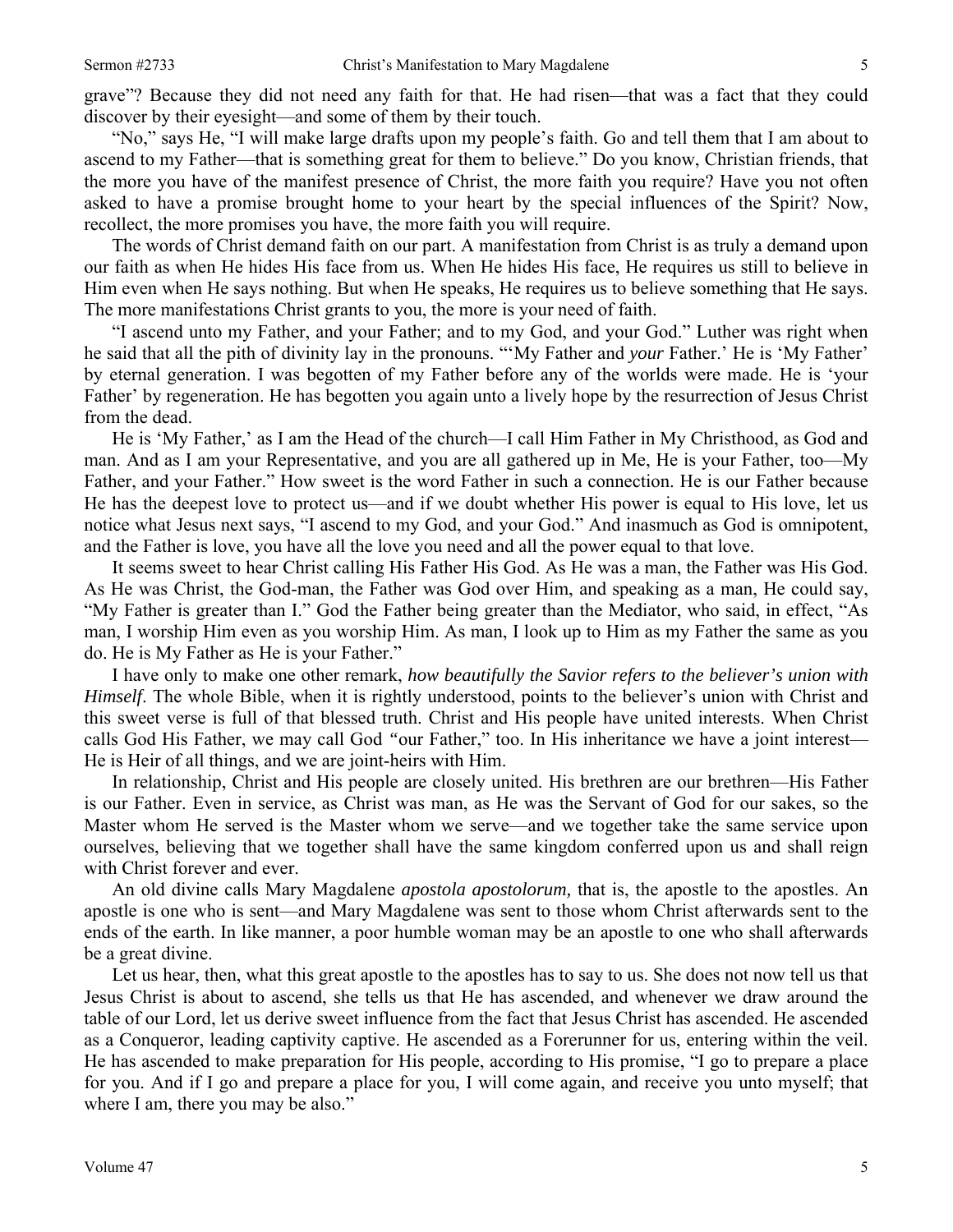He has ascended as our Intercessor—there He stands forever interceding before the throne of God for us, His children, His friends, His brethren. Oh, that we may now put our unfeigned and constant trust in Him who died, putting equal trust in Him who rose again, making this our glory, both in His dying and in His rising, that He has ascended up on high, and taken His lawful place at the right hand of God, where He also makes intercession for us!

 Oh, that those who are dead in sin were quickened by God's Spirit that they might know something of the preciousness of having a Father in heaven, the same Father that Jesus Christ had! Sinner, I pray the Lord to teach you to believe in Jesus Christ. And if you have sinned with Mary Magdalene, may He help you to believe, with her, that you may share in her sweet manifestations and have a gracious message like hers to tell some day to the rest of your brethren!

### **EXPOSITIONS BY C. H. SPURGEON**

#### *ISAIAH 4 AND MATTHEW 16:21-23*

**Isaiah 40:1-2.** *Comfort ye, comfort ye my people, saith your God. Speak ye comfortably to Jerusalem.* 

The loss of comfort is no small loss. God would have His people happy. They are in the best condition for serving Him and less likely to be overcome by the temptations of the world when the joy of the Lord is their strength. Therefore, three times over He bids His ministers comfort His people. O Triune JEHOVAH, help Your servant to now fulfill this commission!

*2. And cry unto her, that her warfare is accomplished,* 

After all, beloved, you have not to fight your own battles. Under one aspect, you may have to do so, but the great fight is already over—that fight which is so much greater than all others—that the lesser ones are scarcely worthy of the name of warfare. You have but to scatter the foes whom your great Captain has vanquished—and to march boldly onward because He has cleared the way before you.

#### *2. That her iniquity is pardoned:*

Oh, when that is the case, what does it matter about the warfare? Brethren, if you have a sense of sin forgiven, you may well bear the trials of the way. The sting is gone from death itself when sin is pardoned and therefore it is certainly gone from life as well

*2. For she hath received of the LORD'S hand double for all her sins.* 

If the Lord's ancient people could thus be comforted in their seasons of sorrow, how much more may we be cheered when we think of all the blessing which has come to us through the sorrows of our great covenant Head! All is settled now. "It is finished," was our Savior's cry from the cross. Our debts are all paid, so we may well be comforted.

### *3. The voice of him that crieth in the wilderness, Prepare ye the way of the LORD, make straight in the desert a highway for our God.*

You have not to turn the wilderness into a garden—you have only to make "a highway for our God." It is the presence of God that you want, O sorrowing soul, O mourning church! Let the Lord but come to you, and then all shall be well. Your business is to give heed to the cry, "Prepare ye the way of the Lord, make straight in the desert a highway for our God."

*4. Every valley shall be exalted, and every mountain and hill shall be made low:*

 That is what must happen to you who are very great and highly exalted—you will have to be made low. But as for the lowly ones, they shall be exalted. It is in this way that God comes to His people, marching over hills that have been overthrown, and over valleys that have been filled up, and leveled to make a highway for the King.

**4-***5. And the crooked shall be made straight, and the rough places plain: and the glory of the LORD shall be revealed, and all flesh shall see it together: for the mouth of the LORD hath spoken it.*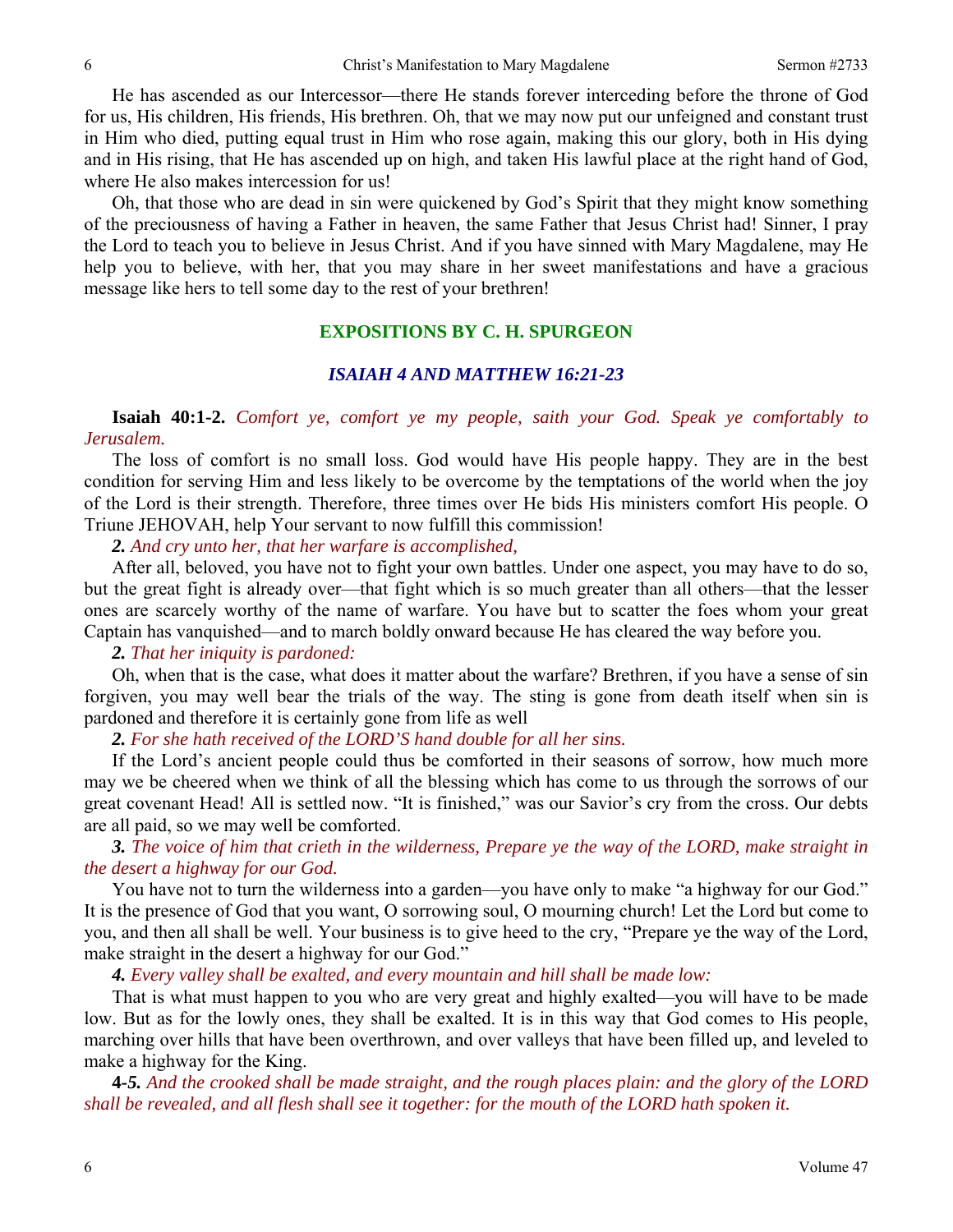That is the great purpose and end of nature, of providence, and of grace—that the glory of the Lord may be revealed. It is already revealed—but many men do not see it. Yet it is God's purpose "that all flesh shall see it together."

 Do we all see it, dear friends? Are we not far too apt to take glory to ourselves—and to make out that we are strong, that we are wise? Ah! too often that is the case, so it is the Lord's work to put an end to all that folly, so that nothing shall remain but the glory of the Lord, that all flesh may see it, and see nothing else.

**6-8.** *The voice said, Cry. And he said, What shall I cry? All flesh is grass, and all the goodliness thereof is as the flower of the field: the grass withereth, the flower fadeth: because the spirit of the LORD bloweth upon it: surely the people is grass. The grass withereth, the flower fadeth: but the word of our God shall stand for ever.* 

So, you see, there is a withering work to be done by the Spirit of God—withering up all the glory of the flesh to the intent and purpose that the glory of God's Word may be revealed and that JEHOVAH Himself may be seen in His majesty and might. This is the great battle of all the ages.

 Sometimes men have set up a golden calf to be worshipped. At other times, blocks of wood and stone. But idolatry is universal wherever man is found. We are all far too prone to trust in something else instead of in God—and God is always jealous of these rivals of His—these Dagons that dare impiously to stand in the presence of the ark of the Lord.

# **9.** *O Zion, that bringest good tidings, get thee up into the high mountain; O Jerusalem, that bringest good tidings, lift up thy voice with strength; lift it up, be not afraid; say unto the cities of Judah, Behold your God!*

That is the point which we need to reach, where we may see God—where we may be conscious of His presence—where we may trust in His grace—where we may lean on His arm. And oh! we need to have the voice very much lifted up before we can hear this cry, "Behold your God!" We run after this sight, and that, and the other, and forget Him who alone is worth seeing.

 "Behold your God," you who are sorrowing, you who are perplexed, you who are sorely burdened, Behold your God, and you shall be strengthened and comforted.

# **10-11.** *Behold, the Lord GOD will come with strong hand, and his arm shall rule for him: behold, his reward is with him, and his work before him. He shall feed his flock like a shepherd: he shall gather the lambs with his arm, and carry them in his bosom, and shall gently lead those that are with young.*

This is what the Good Shepherd is constantly doing. Nobody else can do it. He alone can protect the weak, who are His lambs, and succor those whose inward sorrows bring them into deep distress. And there is nothing which He cannot do, for He is omnipotent. Then why do you not trust Him?

 You remember what the Lord Himself says, by the mouth of Jeremiah—"Cursed be the man that trusteth in man, and maketh flesh his arm, and whose heart departeth from the LORD. For he shall be like the heath in the desert, and shall not see when good cometh; but shall inhabit the parched places in the wilderness, in a salt land and not inhabited. Blessed is the man that trusteth in the LORD, and whose hope the LORD is. For he shall be as a tree planted by the waters, and that spreadeth out her roots by the river, and shall not see when heat cometh, but her leaf shall be green: and shall not be careful in the year of drought, neither shall cease from yielding fruit."

Now comes a verse by which we are taught the greatness of God—

### **12.** *Who hath measured the waters in the hollow of his hand, and meted out heaven with the span, and comprehended the dust of the earth in a measure, and weighed the mountains in scales, and the hills in a balance?*

Who has done all this but God? Then, after that, is there anything too hard for Him to do? And who is so worthy of your confidence as this Omnipotent One? Oh, let the thunder of His power make you ashamed of the weakness of your unbelief!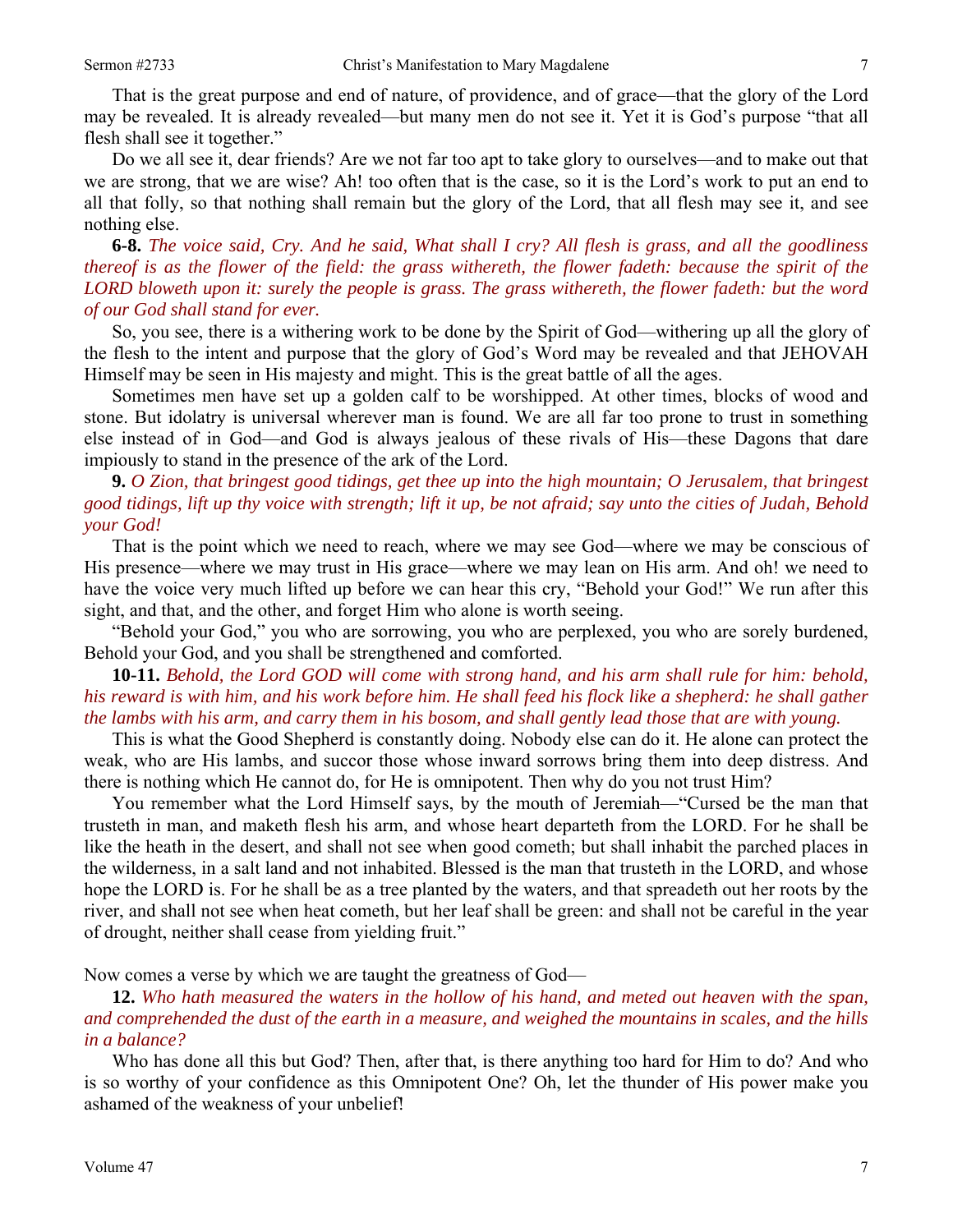**13-14.** *Who hath directed the Spirit of the LORD, or being his counsellor hath taught him? With whom took he counsel, and who instructed him, and taught him in the path of judgment, and taught him knowledge, and shewed to him the way of understanding?* 

Do you want greater wisdom than His? Are you perplexed because you cannot understand all mysteries? What would your wisdom and understanding be if they were placed side by side with His? A single drop of water, compared with all seas and oceans, has a larger magnitude than all your powers have compared with the greatness of your God and all His glorious attributes. Trust Him, then, and let Him lead you whithersoever He wills.

**15.** *Behold, the nations are as a drop in a bucket,* 

All the nations—Jews and Gentiles, the vast multitudes of China, and India, and all other nations all these are but as a drop of a bucket—the one drop that trembles on the bucket's brim when all the rest of the water is gone.

**15.** *And are counted as the small dust of the balance:* 

That little imperceptible dust that does not turn the scale of an ordinary balance and for which you would need the most sensitive scales in order to discover its presence. That is all that the whole of the nations of the earth are in comparison with God. Yet, sometimes we fancy that one man is so great that all must give way to him. Whereas, if we trust in God, and think as God thinks, a whole nation will be to us as a drop of a bucket or as the unseen dust of the balance. Well did Dr. Watts sing:—

> *"Great God! How infinite art Thou! What worthless worms are we! Let the whole race of creatures bow, And pay their praise to Thee.*

*"Thy throne eternal ages stood, Ere seas or stars were made; You art the ever-living God, Were all the nations dead."* 

**15-16.** *Behold, he taketh up the isles as a very little thing. And Lebanon is not sufficient to burn, nor the beasts thereof sufficient for a burnt offering.* 

 There, set Libanus itself on fire—let all its forests of cedar be the wood to burn the sacrifice, and all its cattle the victims upon the altar—yet are they but as a child's toy in the sight of the all-glorious JEHOVAH. There is nothing in them that can satisfy His infinite heart.

**17-18.** *All nations before him are as nothing; and they are counted to him less than nothing, and vanity. To whom then will ye liken God? or what likeness will ye compare unto him?* 

Now, children of God, do not miss the meaning of this passage by saying that it relates to the heathen. True, it does, but not to them alone. When the heathen liken God to sticks and stones, they scarcely act worse than some of His people do, for, sometimes, we do not even think as well of our God as we do of ourselves.

 You, being evil, are constantly supplying your children's needs, yet you doubt whether God will supply yours. You liken Him to an ungenerous father, or to a forgetful and faithless friend, one who changes with the wind. Oh, dear friends, have you not so likened Him? If so, let the rebuke to the heathen be also a rebuke to you.

This is what the heathen do—

**19-20.** *The workman melteth a graven image, and the goldsmith spreadeth it over with gold, and casteth silver chains. He that is so impoverished that he hath no oblation—* 

No precious metal,—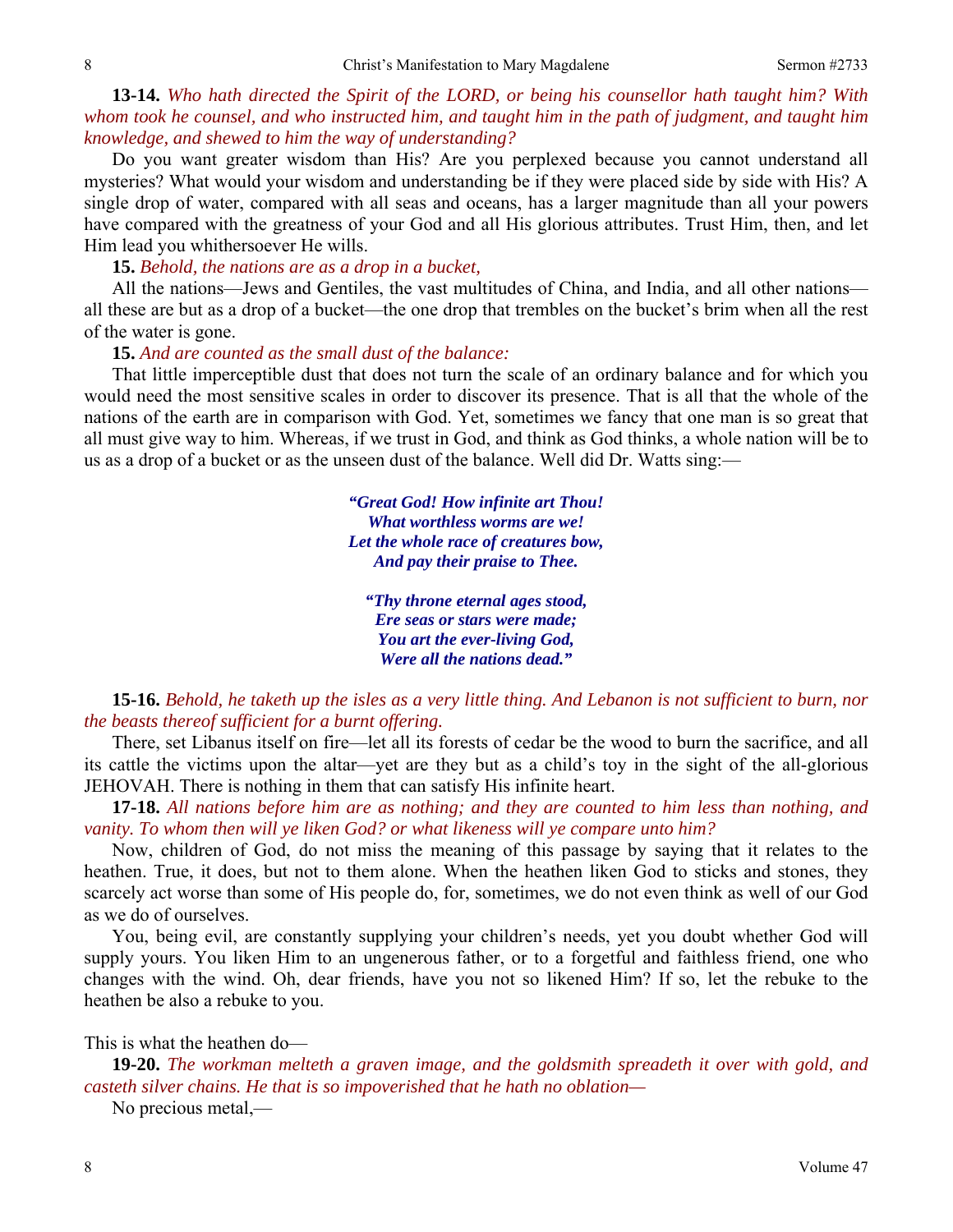**20-26.** *Chooseth a tree that will not rot; he seeketh unto him a cunning workman to prepare a graven image, that shall not be moved. Have ye not known? have ye not heard? hath it not been told you from the beginning? have ye not understood from the foundations of the earth? It is he that sitteth upon the circle of the earth, and the inhabitants thereof are as grasshoppers; that stretcheth out the heavens as a curtain, and spreadeth them out as a tent to dwell in: that bringeth the princes to nothing; he maketh the judges of the earth as vanity. Yea, they shall not be planted; yea, they shall not be sown: yea, their stock shall not take root in the earth: and he shall also blow upon them, and they shall wither, and the whirlwind shall take them away as stubble. To whom then will ye liken me, or shall I be equal? saith the Holy One. Lift up your eyes on high,* 

Look at the stars,—

**26-27.** *And behold who hath created these things, that bringeth out their host by number: he calleth them all by names by the greatness of his might, for that he is strong in power; not one faileth. Why sayest thou, O Jacob, and speakest, O Israel, My way is hid from the LORD, and my judgment is passed over from my God?* 

You see, it is another form of that same sin of forgetting God or thinking little of God. It does not matter much whether it takes the form of atheism or of idolatry, it is the same kind of evil—it is getting away from God, or neglecting Him and in our case, when we get depressed in spirit and fancy that God forgets us, it is the same sinful nature working in the same sinful manner. May God help us to forsake every form of evil!

**28-29.** *Hast thou not known? hast thou not heard, that the everlasting God, the LORD, the Creator of the ends of the earth, fainteth not, neither is weary? there is no searching of his understanding. He giveth power to the faint;* 

Come now, faint heart, and swoon away at His feet. Come to Him in all your weakness. Do not try to conceal it, but trust Him to remove it. "He giveth power to the faint;"

**29.** *And to them that have no might he increaseth strength.* 

What a mercy it is to have no might that God may increase our strength! What a curse it is to be so strong in yourself that you do not go to the Strong for strength!

**30.** *Even the youths—* 

With all their vigor. "Even the youths"—

**30.** *Shall faint and be weary, and the young men—* 

Though more confirmed in strength, "The young men"—

**30-31.** *Shall utterly fall: but they that wait upon the LORD shall renew their strength; they shall mount up with wings as eagles;* 

That is their first mode of progression, in which, perhaps, there is more flight than is good for them. "They shall mount up with wings as eagles;"

**31.** *They shall run, and not be weary:* 

That is an improvement upon the flying, but they shall still further improve their pace, for running is not the best pace at which a man can go. Enoch did not run with God, but he walked with Him. And so, as we grow in grace, we shall advance, from flying to running, and from running to walking. This is the wise, sober, steady mode of going to heaven.

**31.** *And they shall walk, and not faint.* 

The Lord help us to attain to that blessed rate of progression, in which we shall "walk, and not faint," for His dear Son's sake!

**Matthew 16:21.** *From that time forth began Jesus to shew unto his disciples, how that he must go unto Jerusalem, and suffer many things of the elders and chief priests and scribes, and be killed, and be raised again the third day.* 

He had previously spoken somewhat darkly concerning His death, but it was so sad and so strange a revelation to His disciples that they could not think He really meant quite what He said. But now He